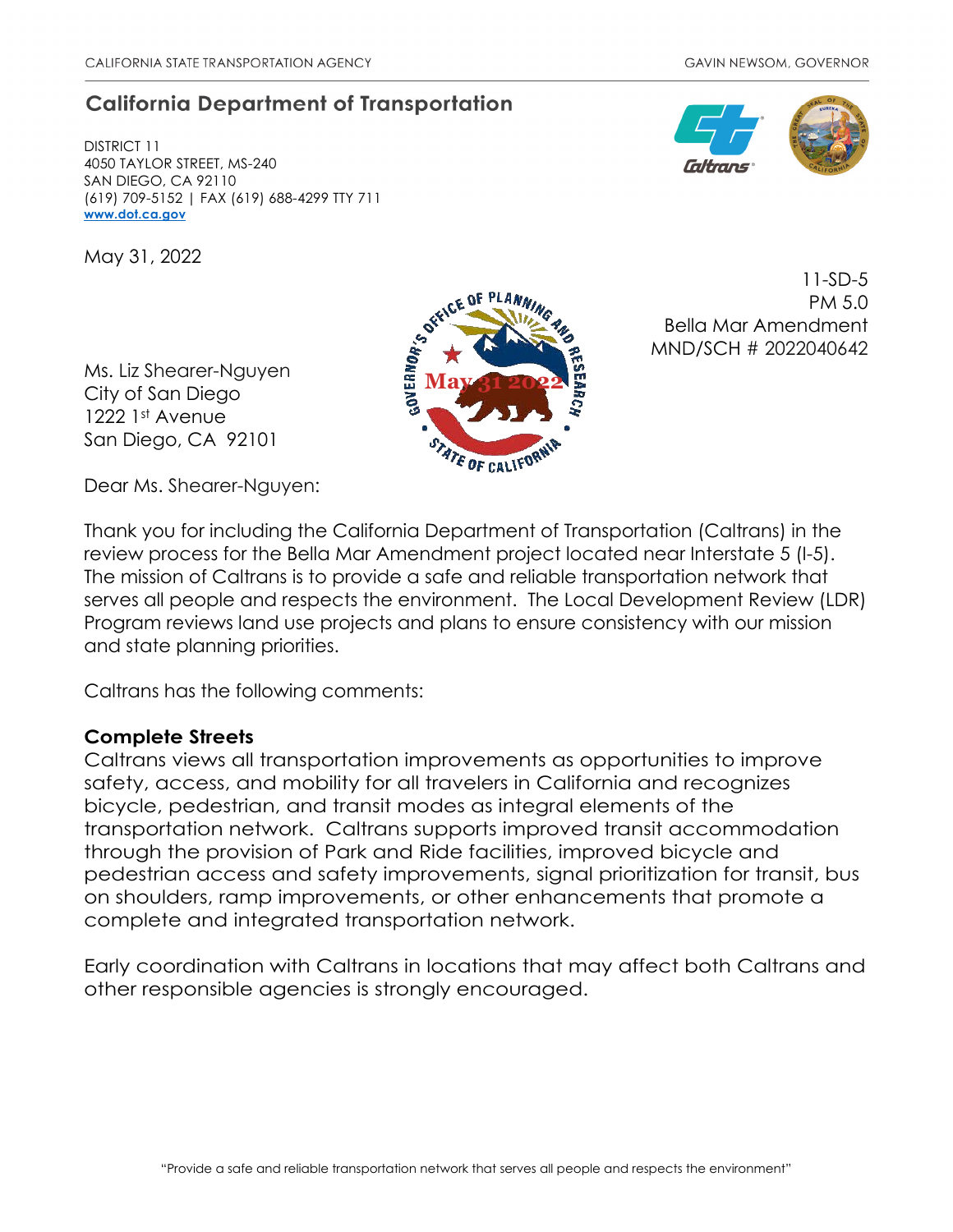Ms. Liz Shearer-Nguyen May 31, 2022

## **Hydraulics**

- Provide Caltrans' Right of Way (R/W) line on all plan sheets and hydrology maps.
- Label existing Caltrans' V-ditch along the State's R/W.
- Provide Caltrans' centerline and stationing at every 20 feet for future encroachment permit.
- Provide City of San Diego approved HEC-RAS study.
- Provide concurrence letter from the City of San Diego flood plain manager for alteration to the FEMA mapped flood plan.
- Label storms drain-pipe material and size on the plans. Please see drainage system connecting to headwall at Caltrans' R/W.
- Provide detail plans on concrete ditch/apron encroaching Caltrans' R/W.
- Provide profile of storm drain at node 105 to 100 and storm drain from node 130 to the outlet at the biofiltration basin on the plans.
- Post development at the northern existing Caltrans' 24-inch culvert shows an increase in drainage area. This constitutes a diversion of flow which is not allowed. Please revise drainage design.
- Provide existing contours within the proposed area in the post development hydrology map.
- Provide Flow-Master calculations for the proposed channel connecting to existing Caltrans' headwall.
- Provide capacity calculation of the storm drain connecting to the headwall encroaching onto Caltrans.
- Explain the change in flow paths and flow rates for Sub-Basin B in the drainage study.